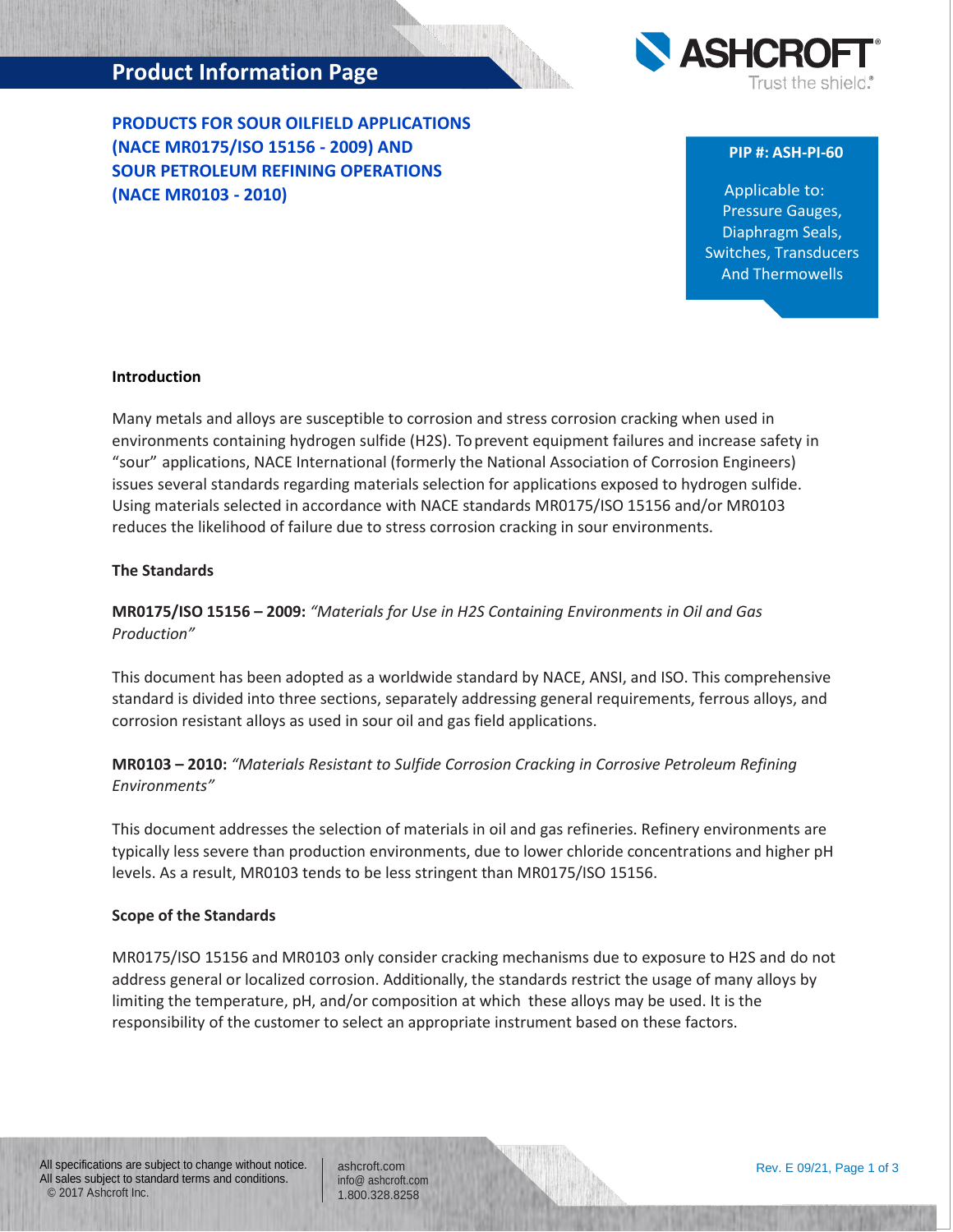# **Product Information Page**



#### **Products Compliant with NACE Standards**

A summary of NACE compliant products is listed in the table on page 3.

#### **Pressure Gauges**

All gauges with Monel wetted parts are compliant with MR0175/ISO 15156 and MR0103.

The following Ashcroft gauge types with 316L stainless steel wetted parts are compliant with the standards: **1009** (4½˝ and 6˝ only), **1109**, **1209**, **1259**, **1279**, **1377**, **1379**, **2462**, **T5500**, **T6500**, **1010**, **1017**, **1020**, **1127**, **1128**, and **1220**. Gauges with stainless steel wetted components are limited to a maximum temperature of 158°F (70°C)

#### **Diaphragm Seals**

Type **100** & **200** Series, and **702/740** diaphragm seals with 304L, 316L, or Carpenter 20 Cb-3 wetted components are compliant with MR0175 / ISO 15156 and MR0103. However, Ashcroft does not recommend the use of these materials in excess of 140°F (60°C). Above this temperature, the diaphragm, which is quite thin, may experience localized corrosion in the presence of chlorides.

Type **100** & **200** Series, and **702/740** diaphragm seals with Monel®, Hastelloy® C-22, or Hastelloy® C-276wetted parts comply with both standards without restriction.

Type **310**, **400/500**, and **510/511** seals with Monel® wetted parts, and Type **510/511** seals with all Hastelloy® C-276 construction are compliant with both standards without restriction.

Instruments attached to diaphragm seals should have stainless steel or Monel® wetted components to prevent corrosion in the event of a diaphragm failure.

#### **Laboratory Testing**

An independent laboratory was commissioned to assess the suitability of Ashcroft stainless steel bourdon tube gauges in sour environments. The gauges were pressurized to 80% of scale at a temperature of 158°F (70°C) with a sour media as specified in MR0175/ISO 15156, table E.1, Level V. The media consisted of an aqueous solution of H2S at a partial pressure of 100 psi (0.7 mPa), CO2 at a partial pressure of 200 psi (1.4 MPa), and a chloride concentration of 91 g/L (in the form of sodium chloride). The media wasreplenished weekly. After 30 days of exposure, there was no evidence of stress corrosion cracking or other damage. After exposure to the test media, the gauges were tested for cycle life by pressure cycling from 20% to 80% of scale at a rate of 0.3 to 0.6 Hertz (ASME B40.1 paragraph A-2.8). The performance of the exposed gauges was equivalent to baseline tests.

### **Certification**

All products listed are compliant with the NACE standards. If a certificate of compliance with MR0175 / ISO 15156 or MR0103 is required, order option CD5.

All specifications are subject to change without notice. All sales subject to standard terms and conditions. © 2017 Ashcroft Inc.

ashcroft.com [info@ ashcroft.com](mailto:info@ashcroft.com) 1.800.328.8258